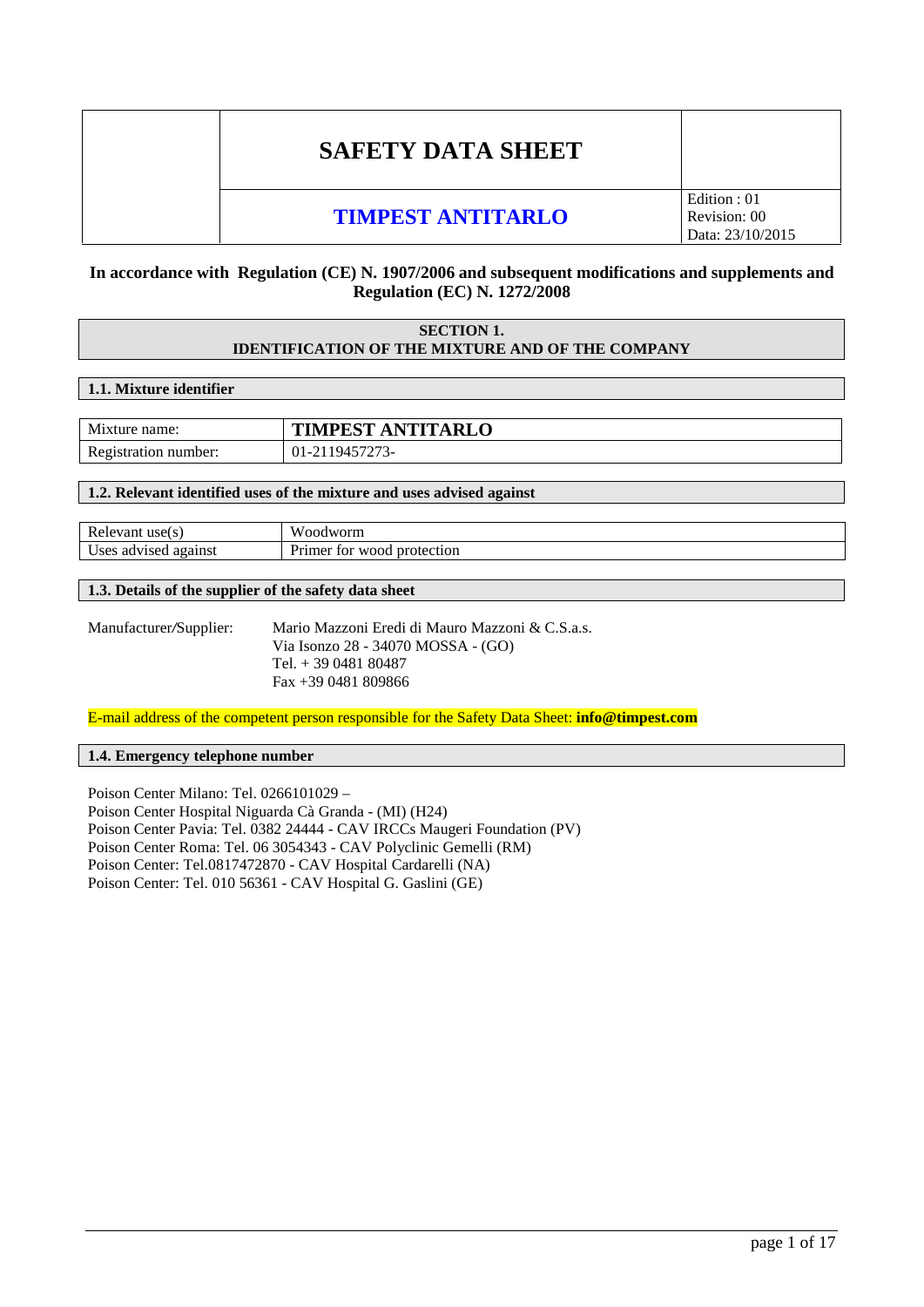# **SECTION 2 HAZARDS IDENTIFICATION**

# **2.1 Classification of the mixture**

# **EXECUTE ATION**<br> **2.1 Classification of the mixture<br>
– Classification of the mixture in accordance with Regulation (EC) n. 1272/2008:**

| Hazard class                                   | Class code and hazard<br>category                  | Hazard statement           | Hazard warning                                                                                             |
|------------------------------------------------|----------------------------------------------------|----------------------------|------------------------------------------------------------------------------------------------------------|
| <b>Aspiration toxicity</b>                     | Asp. Tox. 1<br>Note 4<br><b>Note P</b>             | H304                       | <b>H304</b> - May be fatal if swallowed<br>and enters airways                                              |
| <b>Hazardous to the aquatic</b><br>environment | <b>Aquatic Acute 1</b><br><b>Aquatic Chronic 1</b> | <b>H400</b><br><b>H410</b> | <b>H400</b> - Very toxic to aquatic life<br>H410 - Very toxic to aquatic life<br>with long lasting effects |

Main adverse effects

*Physico-chemical effects:* Not foreseen See also sections from 9 to 12 Health effects

*Health effects* May be fatal if swallowed and enters airways.<br> *Environmental effects* Very toxic to aquatic life with long lasting effects *Environmental effects* Very toxic to aquatic life with long lasting effects.

# **2.2 Label elements**

# - Labelling in accordance with regulation n. 1272/2008/EC

| Health effects<br>Environmental effects<br>See also sections from 9 to 12      | May be fatal if swallowed and enters airways.<br>Very toxic to aquatic life with long lasting effects.                                           |                        |                                                                                 |         |      |
|--------------------------------------------------------------------------------|--------------------------------------------------------------------------------------------------------------------------------------------------|------------------------|---------------------------------------------------------------------------------|---------|------|
| 2.2 Label elements                                                             |                                                                                                                                                  |                        |                                                                                 |         |      |
| - Labelling in accordance with regulation n. 1272/2008/EC                      |                                                                                                                                                  |                        |                                                                                 |         |      |
| Pictograms                                                                     |                                                                                                                                                  |                        |                                                                                 |         |      |
| Signal Word                                                                    |                                                                                                                                                  | <b>Danger</b>          |                                                                                 | Warning |      |
| Hazard Statements <sup>[*]</sup>                                               |                                                                                                                                                  | H304                   |                                                                                 | H400    | H410 |
| Safety statements $(P)^{[*]}$                                                  |                                                                                                                                                  |                        |                                                                                 |         |      |
| - Prevention                                                                   | P201 - Obtain special instructions before use<br>P273 - Avoid release to the environment<br>P281 - Use personal protective equipment as required |                        | P202 - Do not handle until all safety precautions have been read and understood |         |      |
| - Response                                                                     | P301+P310 - IF SWALLOWED: Immediately call a POISON CENTER or<br>doctor/physician.<br>P331 - Do NOT induce vomiting.<br>P391 – Collect spillage. |                        |                                                                                 |         |      |
| - Storage                                                                      | P405 - Store locked up.                                                                                                                          |                        |                                                                                 |         |      |
| - Disposal                                                                     | P501- Dispose of contents/container in accordance with local /regional /national/                                                                |                        |                                                                                 |         |      |
|                                                                                | international regulation                                                                                                                         |                        |                                                                                 |         |      |
| <sup>[*]</sup> For the meaning of the hazard and Safety Advice: See Section 16 |                                                                                                                                                  |                        |                                                                                 |         |      |
| 2.3 Other hazards (which do not results in the classification)                 |                                                                                                                                                  |                        |                                                                                 |         |      |
| The mixture satisfies the PBT criteria<br>$-$ PBT<br>$- vPvB$                  | YES                                                                                                                                              | NO<br>X<br>$\mathbf X$ |                                                                                 |         |      |

#### **2.3 Other hazards (which do not results in the classification) classification)**

| The mixture satisfies the PBT criteria | YES | NΩ |  |
|----------------------------------------|-----|----|--|
| - PRT                                  |     |    |  |
| - vPvB                                 |     |    |  |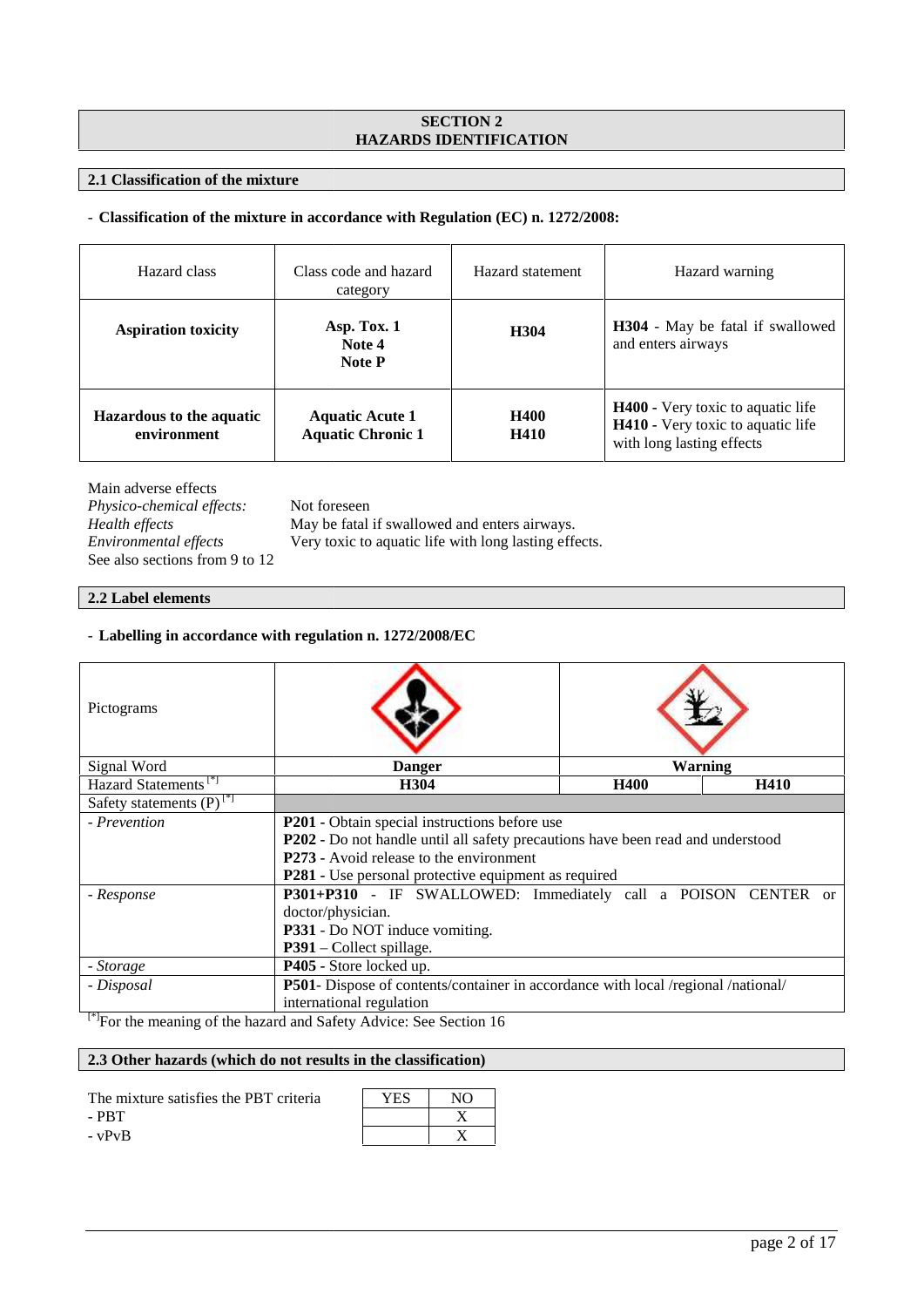- Health hazards Ingestion/Inhalation: may be fatal if swallowed and enters airways Contact with skin: may cause irritation to skin. Contact with eyes: may cause irritation to eyes. - Environmental hazards Very toxic to aquatic life with long lasting effects. - Physico-chemical hazards No smoking. The mixture emits toxic smoke in case of fire. - Specific effects Specific effects related to this mixture are not known.

- 
- 
- 

# **SECTION 3 COMPOSITION/INFORMATION ON INGREDIENTS**

# **Hazardous ingredients:**

| <b>Name</b>                                                                                          | <b>Number</b><br>EC | <b>Number</b><br><b>CAS</b> | $Conc.\%$<br>(p/p) | <b>Classification</b><br>$(1272/2008/EC)^{[*]}$                                                                    |
|------------------------------------------------------------------------------------------------------|---------------------|-----------------------------|--------------------|--------------------------------------------------------------------------------------------------------------------|
| Naphtha (petroleum),<br>heavy "hydrotreating"<br>(Registration number: 01-2119457273-39)             | 918-481-9           | 64742-48-9                  | 99.68              | Asp. Tox. 1, H304<br>Note 4<br>Note P                                                                              |
| m-phenoxybenzyl 3-<br>$(2,2$ -dichlorovinyl)-2,2-<br>dimethylcyclopropanecarboxylate<br>(Permethrin) | 258-067-9           | 52645-53-1                  | $\lt 2$            | Acute Tox. 4, H302<br>Skin Sens. 1, H317<br>Acute Tox. 4, H332<br>Aquatic Acute 1, H400<br>Aquatic Chronic 1, H410 |

<sup>[\*]</sup>For the explanation of Hazard statements and Risk phrases: see Section 16

# **SECTION 4 FIRST AID MEASURES**

# **4.1 Description of the first aid measures**

| - Eye contact:  | Wash immediately with large amounts of water or normal saline. Keep eyelids open<br>with the finger. Get medical advice and show him the label.                                                                              |
|-----------------|------------------------------------------------------------------------------------------------------------------------------------------------------------------------------------------------------------------------------|
| - Skin contact: | Remove contaminated clothes and shoes. Wash affected area with soap or mild<br>detergent and large amount of water until no evidence of mixture remains (15-20)<br>minutes). Get medical immediately and show him the label. |
| - Ingestion:    | If swallowed wash mouth with water provided person is conscious. Get medical<br>immediately and show container or label.                                                                                                     |
| - Inhalation:   | Avoid breathing dust that may be generated by handling the product. Move to fresh<br>air in a well-ventilated area. Consult your doctor if the exposure was significant in<br>terms of quantity or time.                     |

# **4.2 Most important symptoms and effects (acute and delayed)**

| - Acute effects:   | Ingestion: strong abdominal and stomach pain.                                        |
|--------------------|--------------------------------------------------------------------------------------|
|                    | Inhalation exposure: strong irritation of the mucous membranes of the upper airways. |
|                    | Contact with skin: possible redness.                                                 |
|                    | Contact with eyes: possible burning sensation, redness of conjunctiva.               |
| - Delayed effects: | Not foreseen.                                                                        |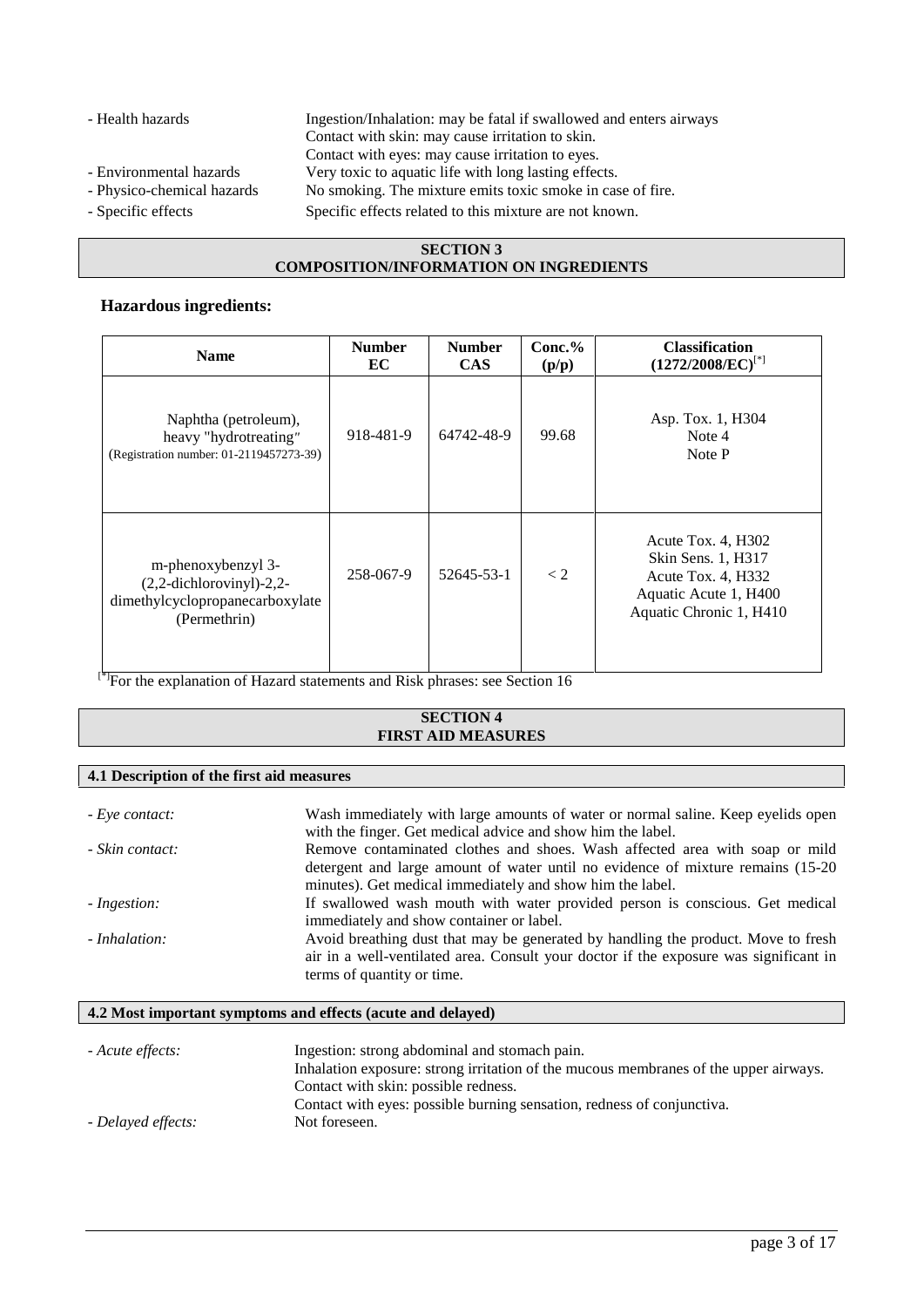## **4.3 Indication of any immediate medical attention and special treatment needed**

- *Medical monitoring:* The competent doctor defines medical examinations to be carried out in order to protect the health of workers. *- Antidotes, if known:* Unknown *- Contraindications:* Unknown *- Immediate treatment at* In the case of reactions described under "Hazard Indications" or other severe,
	- immediate, or persistent reactions, call a physician or contact the nearest poison control center. Show product label and the present MSDS.

# **SECTION 5 FUREFIGHTING MEASURES**

# **5.1 Extinguishing media**

*workplace:*

*- Suitable extinguishing media:* CO2, powder or water spray. Fight larger fires with water spray or alcohol resistant foam. *- Unsuitable extinguishing media:* Water jet.

#### **5.2 Special hazards arising from the mixture**

*- Hazardous combustion products:* Smoke, Fume, products of incomplete combustion. Oxides of carbon.

# **5.3 Advice for firefighters**

| - Technical actions for        | Don't try to extinguish the fire without an autonomous respiratory device (SCBA)  |
|--------------------------------|-----------------------------------------------------------------------------------|
| <i>protection:</i>             | and protective adapted clothes.                                                   |
| - Special protective equipment | Wear boots, overalls, gloves, eye and face protection and breathing apparatus.    |
| for firefighters:              | Equipment must be conformed with EN criteria and used in highest condition of     |
|                                | protection on the basis of the information reported in the previous sub-sections. |

# **SECTION 6 ACCIDENTAL RELEASE MEASURES**

#### **6.1 Personal precautions, protective equipment and emergency procedures**

#### **- For non-emergency personnel**

*- Eye:* Wear suitable protected devices. (see section 8)<br>*- Skin*: Wear suitable clothes with full hody protection

Wear suitable clothes with full body protection. *- Inhalation:* In case of fire and/or explosions avoid to breathe smokes and vapours. Use a respiratory device autonomous (SCBA) and adapted protective clothes. The vapours can be eliminated through nebulized with water.

# - **For emergency responders**

| $-$ Eye:      | see section 8 |
|---------------|---------------|
| - Skin:       | see section 8 |
| - Inhalation: | see section 8 |

# **6.2 Environmental precautions**

In case of accidental release in the environment avoid that the mixture can reach drains, surface water and ground water.

#### **6.3 Methods and material for containment and cleaning up**

| - Containment procedures: | Collect all of the material scattered on the ground with protective equipment        |
|---------------------------|--------------------------------------------------------------------------------------|
|                           | adapted.                                                                             |
| - Cleaning up procedures: | Recover the mixture for suction or with other mechanic means and wash the area       |
|                           | with plenty of water and cleanings. Store the recovered product recovered in wait of |
|                           | the skilled disposal society. If the effusion happened in highway or in a public     |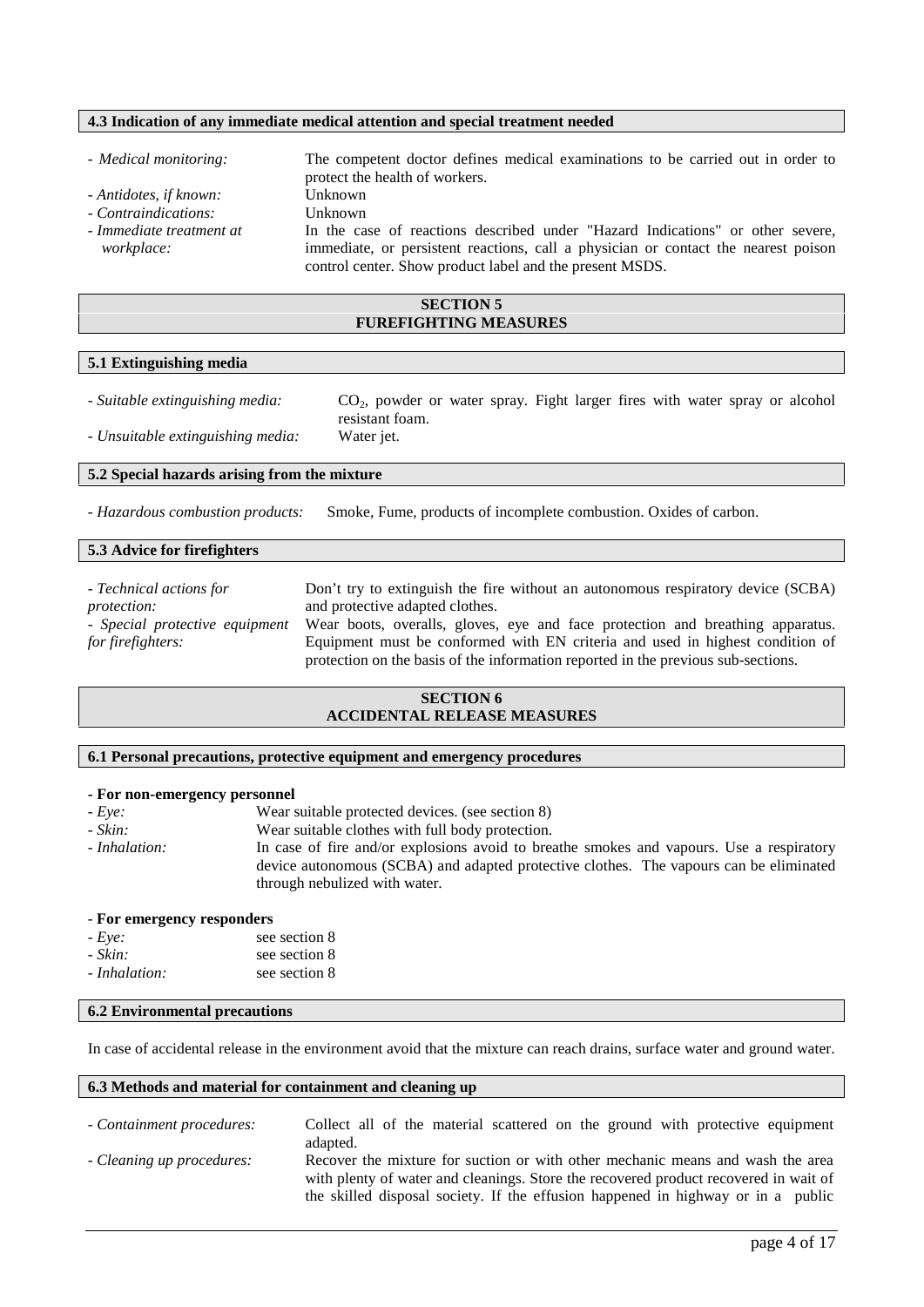place, suitable trickiness should be adopted in order to protect the people from any risk.

# **6.4 Reference to other sections**

See also section 8 and 13

# **SECTION 7 HANDLING AND STORAGE**

#### **7.1. Precautions for safe handling**

| Handle away from sparkles and flames - sources of ignition                   |
|------------------------------------------------------------------------------|
| Handle in a well ventilated place                                            |
| Avoid contact with incompatible materials                                    |
| Wear suitable Personal Protection Equipment (see section 8)                  |
| Keep the mixture away from drains, surface or ground waters                  |
| Do not eat, drink and smoke in the working areas                             |
| Wash hands after handling the mixture                                        |
| Remove contaminated clothing and protective equipment before entering eating |
| areas                                                                        |
|                                                                              |

# **7.2. Condition for safe storage including any incompatibilities**

The risk management procedures described in this section are consistent with the physical and chemical properties reported in section 9.

The mixture is not classified for any physical and chemical properties and no risk management is foreseen.

Risk Management measures related to :

| - Potential ignition sources: | Don't expose to heat sources. |
|-------------------------------|-------------------------------|
|-------------------------------|-------------------------------|

Procedure to control other effects

| - Weather conditions: | It is not expected any procedure of restriction.            |
|-----------------------|-------------------------------------------------------------|
| - Ambient pressure:   | It is not expected any procedure of restriction.            |
| - Temperature:        | Store at room temperature $(+15^{\circ}C - +25^{\circ}C)$ . |
| - Sunlight:           | Don't expose to the direct light of the sun.                |
| - Humidity            | Don't store in a damp place.                                |
| - Vibration:          | It is not expected any procedure of restriction.            |

The adoption of the Risk Management procedure related to the physical and chemical properties is also based on the local Risk Assessment done by the employer in its workplace conditions (use of the mixture), particularly when a standardized exposure scenario is not available.

Material to keep the integrity of the mixture

| - Stabilisers:                                                                                                                                   | Use of stabilisers is not expected                                                                                                                                         |
|--------------------------------------------------------------------------------------------------------------------------------------------------|----------------------------------------------------------------------------------------------------------------------------------------------------------------------------|
| - Antioxidants:                                                                                                                                  | Use of antioxidants is not expected                                                                                                                                        |
| Other advice<br>- Ventilation requirements<br>- Specific design of storage rooms<br>- Quantity limits for storage<br>- Packaging compatibilities | Requested on the base of the storage of the mixture<br>Not requested on the base of the classification<br>Not requested on the base of the classification<br>See also 10.5 |

# **7.3. Specific end use(s)**

- Recommendation for specific final use(s)

| - Exposure scenario attached                                  |  |  |
|---------------------------------------------------------------|--|--|
| - Chemical Safety Assessment (CSA) attached                   |  |  |
| - Industry or sector specific guidance available and attached |  |  |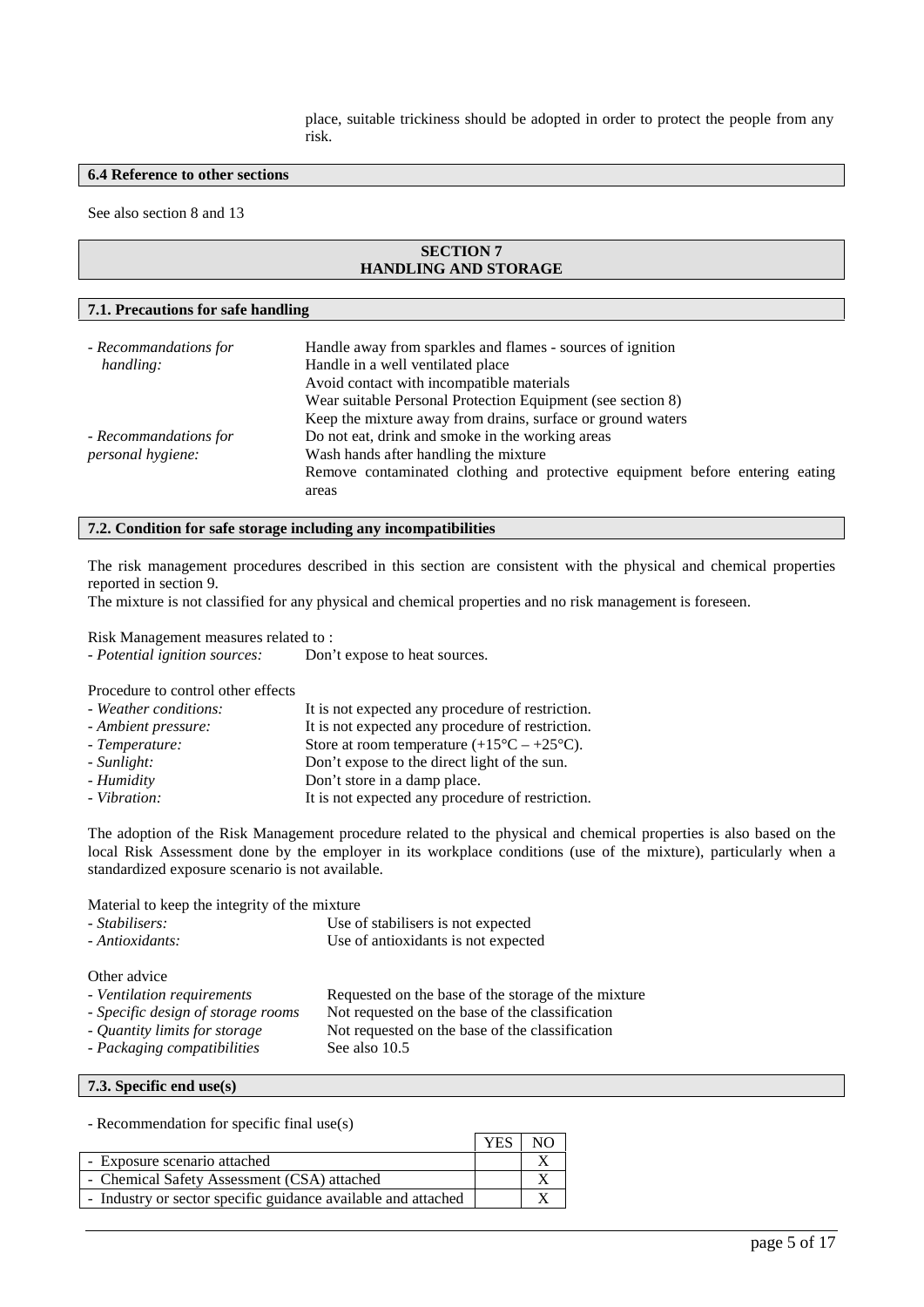# **SECTION 8 EXPOSURE CONTROLS/PERSONAL PROTECTION**

# **8.1. Control parameters**

| National/<br>European                            | Not present in databases consulted                                                                                                                                                                                                                                                                                                                                                                                                                                              |
|--------------------------------------------------|---------------------------------------------------------------------------------------------------------------------------------------------------------------------------------------------------------------------------------------------------------------------------------------------------------------------------------------------------------------------------------------------------------------------------------------------------------------------------------|
| Occupational Exposure Limits                     |                                                                                                                                                                                                                                                                                                                                                                                                                                                                                 |
| - Non European Occupational                      | Naphtha (petroleum), heavy "hydrotreating":                                                                                                                                                                                                                                                                                                                                                                                                                                     |
| <b>Exposure Limits</b>                           | TLV – TWA (8h): 1200 mg/m <sup>3</sup> (148 ppm). <sup>[2]</sup>                                                                                                                                                                                                                                                                                                                                                                                                                |
| - National/ European Biological<br>Limits (BEI): | Not present in databases consulted                                                                                                                                                                                                                                                                                                                                                                                                                                              |
| - Other National<br>European                     | Not present in databases consulted                                                                                                                                                                                                                                                                                                                                                                                                                                              |
| Biological Limits (BEI):                         |                                                                                                                                                                                                                                                                                                                                                                                                                                                                                 |
| - Recommended<br>monitoring<br>procedures        | The measurement of substances in the workplace should be performed with<br>standardized methods (eg UNI EN 689:1997: Atmosphere at work - Guidance on<br>assessment of exposure by inhalation to chemical agents for comparison with limit<br>values and measurement strategy, UNI EN 482:2006: atmospheres in the workplace -<br>General requirements for performance of procedures for the measurement of<br>chemical agents) or, in their absence, with appropriate methods. |
|                                                  |                                                                                                                                                                                                                                                                                                                                                                                                                                                                                 |
| - DNEL values (components)                       | Chemical Safety Report has not been performed                                                                                                                                                                                                                                                                                                                                                                                                                                   |
| - PNEC values (components)                       | Chemical Safety Report has not been performed                                                                                                                                                                                                                                                                                                                                                                                                                                   |

# **8.2. Exposure controls**

|                                                         | YES | NO. |
|---------------------------------------------------------|-----|-----|
| - Exposure scenario attached                            |     |     |
| - Chemical Safety Assessment (CSA) attached             |     |     |
| - Accordance with the controlled conditions of use Only |     |     |
| for intermediate registered under art. 17 to 18         |     |     |

# **8.2.1. Appropriate engineering controls**

The adoption of the most appropriate engineering controls is also based on the local Risk Assessment done by the employer in its workplace conditions (use of the mixture), particularly when a standardized exposure scenario described in the Reach registration Dossier is not available.

# **8.2.2. Individual protection measures, such as Personal Protective Equipment (PPE)**

The adoption of the most appropriate Personal Protective Equipment is also based on the local Risk Assessment done by the employer in its workplace conditions (use of the mixture), particularly when a standardized exposure scenario is not available.

If the results of such risk evaluation done in accordance with Directive 98/24/EEC showed that the collective and general risk management measures are not sufficient to reduce the risks and, if the exposure to the mixture cannot be reduce by other containment means, appropriate PPE must be adopted in compliance with technical EN guidance indication.

| a) Eye and Face protection | Safety goggles as for EN 166; facial shield                                            |
|----------------------------|----------------------------------------------------------------------------------------|
| b) Skin protection         |                                                                                        |
| - Hands protection         | Gloves resistant to chemical agents as for the EN 374, parts 1, 2 e 3 and the          |
|                            | European Directive 89/89/EEC.                                                          |
|                            | The gloves material must be waterproof and stable against the mixture content.         |
|                            | Select the glove material on the basis of the type of the material, typical or minimal |
|                            | breakdown times, permeability ranges, thickness.                                       |
|                            | Material: nitrile (nitrilic rubber), ipoallergenic                                     |
|                            | Thickness: not inferior to 0.12 mm                                                     |
| - Other, body protection   | Select the suitable protective equipment based on the activity of use and possible     |
|                            | exposure. Wear gauntlets, boots, bodysuit and other devices in accordance with EN      |
|                            | 14605 in case of sketches.                                                             |
| c) Respiratory protection  | When the risk evaluation foresees the need to use respirator devices with assisted     |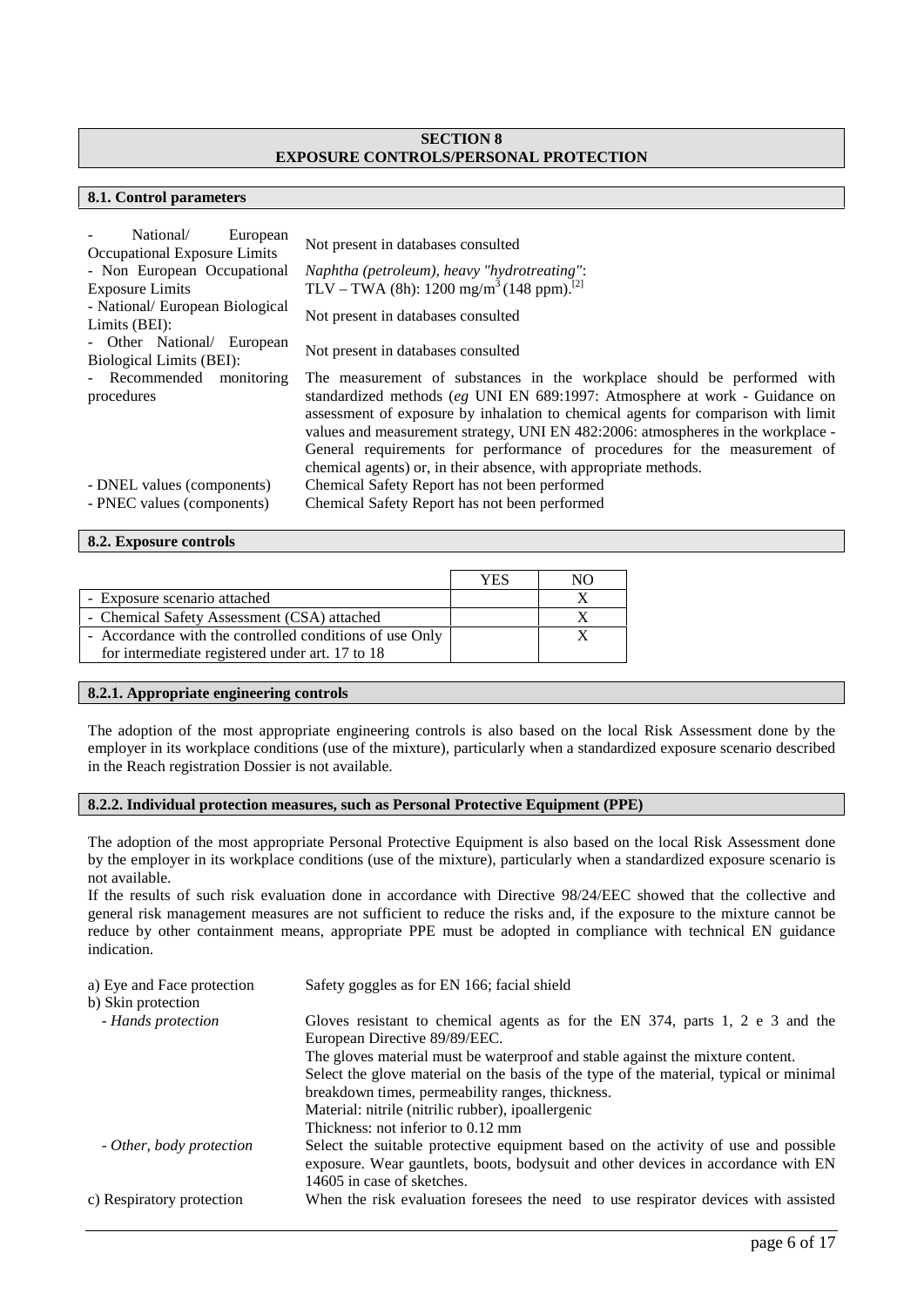ventilation, use a powder filter like P1, P2 and P3. Use only devices approved by the Competent Authorities such as NIOSH (USA) and CEN (EU).

In case of brief exposure or low pollution use respiratory filter In case of deeper and longer exposures use self-contained breathing.

# d) Thermal hazards Not foreseen in the standard use.

Assess possible Personal Protection Equipment on the basis of specific uses of the mixture.

# **8.2.3 Environmental exposure controls**

|                                             | YES | NΩ |  |
|---------------------------------------------|-----|----|--|
| - Exposure scenario attached                |     |    |  |
| - Chemical Safety Assessment (CSA) attached |     |    |  |

# **SECTION 9 PHYSICAL AND CHEMICAL PROPERTIES**

# **9.1. Information on basic physical and chemical properties**

| Appearance:                                    | Clear liquid                                                                      |
|------------------------------------------------|-----------------------------------------------------------------------------------|
| Odor:                                          | Characteristic                                                                    |
| Odour threshold:                               | Not found after bibliographic research.                                           |
| pH:                                            | Not found after bibliographic research.                                           |
| Melting point/freezing point:                  | $-20^{\circ}$ C <sup>[1]</sup>                                                    |
| Initial boiling point:                         | $160^{\circ}$ C $^{[1]}$                                                          |
| Flash point:                                   | $> 61^{\circ}C^{[1]}$                                                             |
| Evaporation rate:                              | Not found after bibliographic research.                                           |
| Flammability (solids, gas):                    | Not found after bibliographic research.                                           |
| Upper/lower flammability or explosive limits   | Not found after bibliographic research.                                           |
| Vapour pressure:                               | Not found after bibliographic research                                            |
| Vapour tension:                                | 1 hPa at 20°C. <sup>[1]</sup>                                                     |
| Density:                                       | 0.751 g/cm <sup>3</sup> at 20 $^{\circ}$ C. <sup>[1]</sup>                        |
| Water solubility:                              | $0.04$ g/l. <sup>[1]</sup>                                                        |
| Solubility in organic solvents:                | Not found after bibliographic research                                            |
| Partition coefficient Octanol/water (Log Kow): | Not found after bibliographic research                                            |
| Autoignition temperature:                      | $260 °C$ <sup>[2]</sup>                                                           |
| Autoignition:                                  | Product is not self-igniting. <sup>[1]</sup>                                      |
| Decomposition temperature:                     | Not found after bibliographic research.                                           |
| Viscosity:                                     | Kinematic:                                                                        |
|                                                | 2.067 cSt at 20 $^{\circ}$ C and 1.534 cSt at 40 $^{\circ}$ C. <sup>[2]</sup>     |
|                                                | Dymanic:                                                                          |
|                                                | 1.635 mPa*s at 20 $^{\circ}$ C and 1.203 mPa*s at 40 $^{\circ}$ C. <sup>[2]</sup> |
| Explosive properties:                          | Not found after bibliographic research.                                           |
| Oxidising properties:                          | Not found after bibliographic research.                                           |

# **9.2. Other information**

Fat solubility: Not found after bibliographic research Conductivity:<br>
Not found after bibliographic research<br>
Not found after bibliographic research<br>
Not found after bibliographic research Not found after bibliographic research

# **SECTION 10 STABILITY AND REACTIVITY**

# **10.1. Reactivity**

This mixture is considered not reactive under the normal conditions of the usage. Reacts on contact with strong oxidizing agents.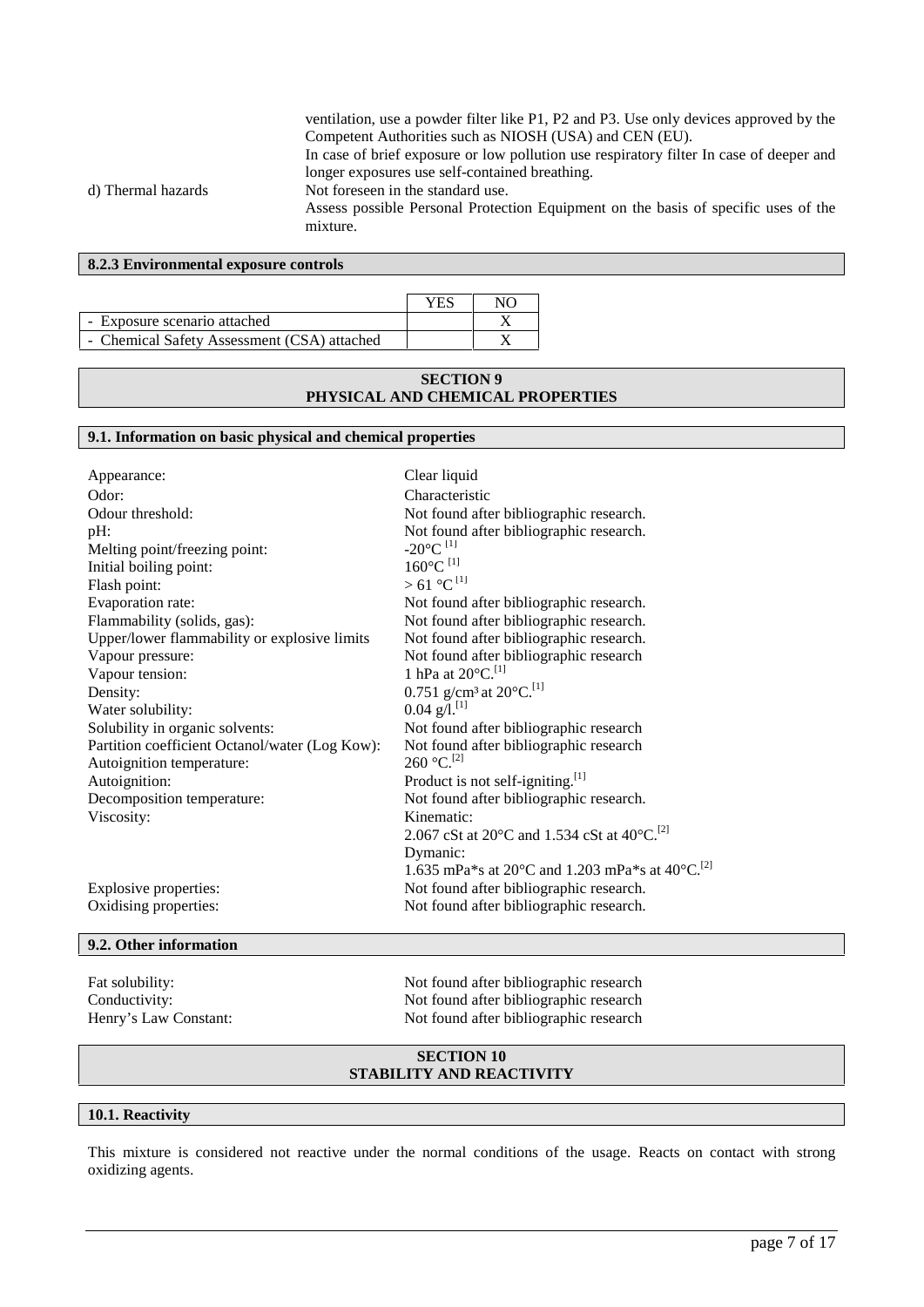# **10.2. Chemical stability**

The mixture is stable at the normal condition of temperature and pressure and if stored in closed containers in well ventilated and cool place.

NO YES

| - Stabilisers:<br>-<br>- |                                 | NO. | YES   Used stabiliser |
|--------------------------|---------------------------------|-----|-----------------------|
|                          |                                 |     |                       |
|                          | - Change in physical appearance |     |                       |

# **10.3. Possibility of hazardous reactions**

- Possibility of an exothermic reaction: X -

- Possibility of a reaction re leasing excessive pressure V

- Possible degradation with instable product formation X

#### **10.4. Condition to avoid**

Avoid exposure to light, air, moisture and excessive heat.

#### **10.5. Incompatible materials**

Strong oxidant agents.

# **10.6. hazardous decomposition products**

Thermal decomposition and combustion may produce toxic fumes containing COx and other substances in case of incomplete decomposition.

| <b>SECTION 11</b>                                                                    |                                             |                                    |  |
|--------------------------------------------------------------------------------------|---------------------------------------------|------------------------------------|--|
|                                                                                      | <b>INFORMATION ON TOXICOLOGICAL EFFECTS</b> |                                    |  |
|                                                                                      |                                             |                                    |  |
| - Exposure routes:                                                                   | NO<br><b>YES</b>                            |                                    |  |
| - Inhalation:                                                                        | X                                           |                                    |  |
| - Ingestion:                                                                         | X                                           |                                    |  |
| - Skin contact:                                                                      | X                                           |                                    |  |
| - Eye contact:                                                                       | X                                           |                                    |  |
|                                                                                      |                                             |                                    |  |
| - Effects (acute, delayed, chronic) following the exposure (short and/or prolonged): |                                             |                                    |  |
| - Ingestion:                                                                         |                                             | Strong abdominal and stomach pain. |  |

| -Inhalation:   | Strong irritation of the upper airway mucosa.       |
|----------------|-----------------------------------------------------|
| -Skin contact: | Possible redness.                                   |
| -Eve contact:  | Possible burning sensation, redness of conjunctiva. |

#### *-* **Toxico-kinetics information (ADME = A**dsorption, **D**istribution, **M**etabolism, **E**xcretion**):**

# *Permethrin*

Following an oral absorption study Permethrin was found to undergo rapid and extensive absorption in the body. According to Gaughan & Casida, 1977, residues levels recorded in the fat, liver and kidney were generally low and there was no evidence for accumulation. However, the *cis* isomer showed relatively higher residue levels (0.46-0.62 mg/kg tissue) in the fat. Major metabolites identified are Cl<sub>2</sub>CA in free and glucuronide form, sulfate conjugate of 4'hydroxy-3-phenoxybenzoic acid, PB acid in free and conjugate form, and hydroxymethyl-Cl<sub>2</sub>CA as a glucuronide conjugate. Absorption and metabolism of permethrin is rapid and extensive, with only between 3 and 6% of the administered dose being recovered un-metabolised in faeces. Consequently, oral absorption is assumed to be 100%. Absorption via the inhalation route was also set to 100%. Inhalation absorption was assumed to be 100%.<sup>[4]</sup>

#### Dermal penetration

Dermal absorption has been set a 3% derived in a human dermal penetration study. The first two volunteers have been excluded from the derivation as they have a very low recovery and were regarded as outlines compared to the other 4 volunteers. In addition, the values have been normalised to 100% to compensate for the low recovery allowing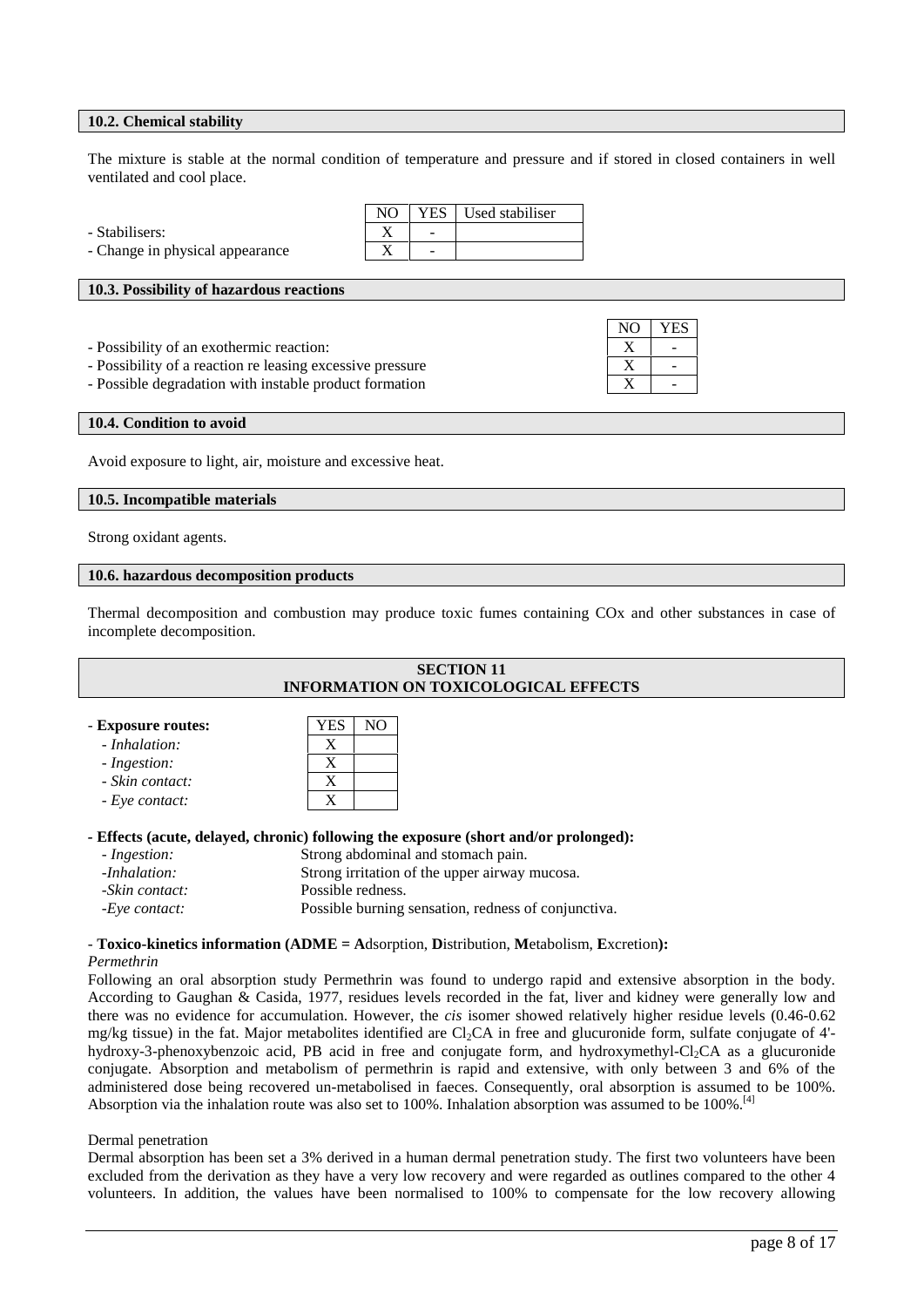derivation of a dermal absorption value of 3% as a rounded figure.<sup>[4]</sup>

| - Acute Toxicity:               |                                                                                                                                                                                                                                                                                                                                                                                                                                                                                                                                                                                                                                                                                                                                                                                                                                                                                                                                                                                                                                                                                                                                                                                                                                                 |  |
|---------------------------------|-------------------------------------------------------------------------------------------------------------------------------------------------------------------------------------------------------------------------------------------------------------------------------------------------------------------------------------------------------------------------------------------------------------------------------------------------------------------------------------------------------------------------------------------------------------------------------------------------------------------------------------------------------------------------------------------------------------------------------------------------------------------------------------------------------------------------------------------------------------------------------------------------------------------------------------------------------------------------------------------------------------------------------------------------------------------------------------------------------------------------------------------------------------------------------------------------------------------------------------------------|--|
| - Oral:                         | On the basis of the resulted obtained from an Acute Oral Toxicity assay, test item<br>TIMPEST ANTITARLO has a $LD50 > 2000$ mg/kg bw and can be included in class<br>5/NC of GHS classification. <sup>[2]</sup><br>Naphtha (petroleum), heavy "hydrotreating"<br>LD50 (rat): $>$ 5000 mg/kg. <sup>[1]</sup>                                                                                                                                                                                                                                                                                                                                                                                                                                                                                                                                                                                                                                                                                                                                                                                                                                                                                                                                     |  |
|                                 | Permethrin<br>LD50 (rat): $1479$ mg/kg. <sup>[1]</sup>                                                                                                                                                                                                                                                                                                                                                                                                                                                                                                                                                                                                                                                                                                                                                                                                                                                                                                                                                                                                                                                                                                                                                                                          |  |
|                                 | The acute oral studies submitted had LD50 values ranging from $480 - 1623$ mg/kg<br>bw/day. Therefore, Permethrin classifies as Xn: R22/H302; Harmful if swallowed.<br>Permethrin did not classify as toxic or harmful by the dermal route. Although the<br>inhalation studies submitted by the current applicants indicated the substance did not<br>require classification for inhalation, Permethrin is currently classified under Directive<br>67/548 as Xn: R20; Harmful by inhalation, and Regulation (EC) No. 1727/2008 as<br>H332: Harmful if inhaled. This classification is based on a study (Brammer A.,<br>1989) referenced in PPP DAR. Combining information in the PPP DAR and biocides<br>CAR the following studies are available; one non-guideline negative study; one<br>guideline positive study; one guideline negative study and an existing classification.<br>The rationale of the RMS was is apply the precautionary principal and retain the<br>classification based on the aforementioned data. <sup>[4]</sup>                                                                                                                                                                                                        |  |
| - Dermal:                       | Permethrin                                                                                                                                                                                                                                                                                                                                                                                                                                                                                                                                                                                                                                                                                                                                                                                                                                                                                                                                                                                                                                                                                                                                                                                                                                      |  |
| - Inhalation:                   | LD50 (rabbit): >4000 mg/kg. <sup>[1]</sup><br>Naphtha (petroleum), heavy "hydrotreating"<br>LC50/4h (rat): > 4951 mg/m <sup>3</sup> . <sup>[1]</sup>                                                                                                                                                                                                                                                                                                                                                                                                                                                                                                                                                                                                                                                                                                                                                                                                                                                                                                                                                                                                                                                                                            |  |
|                                 | Permethrin<br>LC50/4 h (rat): > 23.5 mg/l. <sup>[1]</sup>                                                                                                                                                                                                                                                                                                                                                                                                                                                                                                                                                                                                                                                                                                                                                                                                                                                                                                                                                                                                                                                                                                                                                                                       |  |
|                                 | Naphtha (petroleum), heavy "hydrotreating"<br>Five male and five female rats were exposed to an average nominal (gravimetric)<br>concentration of 7630 +/- 900 mg/m <sup>3</sup> and an average actual (measured by Miran)<br>vapor concentration of 5610 +/- 300 mg/m <sup>3</sup> of test article F-101 for four consecutive<br>hours. No in-life observation effects were observed during the 14 day observation<br>period. At necropsy, three of the five male rats had lung lesions that may be test<br>article related. None of the animals died during the 14 day observation period. Based<br>on the parameters of this study, the inhalation LC50 of test article F-101 is greater<br>than an average nominal (gravimetric) concentration of $7630 +/- 900$ mg/m <sup>3</sup> and an<br>average actual (calculated by Miran) concentration of $5610 +/- 300$ mg/m <sup>3</sup> . These<br>findings do not warrant classification of the test article as an acute inhalation toxicant<br>under the new Regulation (EC) 1272/2008 on classification, labeling, and packaging<br>of substances and mixtures (CLP) or under the Directive 67/518/EEC for dangerous<br>substances and Directive 1999/45/EC for preparations. <sup>[3]</sup> |  |
| - Corrosion/Irritation effects: | Negative to an in vitro Skin Irritation Test. Therefore TIMPEST ANTITARLO must<br>be considered not irritant for the skin. <sup>[2]</sup><br>In predisposed individuals may cause mild irritation.                                                                                                                                                                                                                                                                                                                                                                                                                                                                                                                                                                                                                                                                                                                                                                                                                                                                                                                                                                                                                                              |  |
| - Severe ocular lesion:         | TIMPEST ANTITARLO is not irritating to an in vitro Eye Irritancy Assay (BCOP).<br>Therefore is classified into UN GHS No Category. <sup>[2]</sup>                                                                                                                                                                                                                                                                                                                                                                                                                                                                                                                                                                                                                                                                                                                                                                                                                                                                                                                                                                                                                                                                                               |  |
| - Sensitisation:<br>- Dermal:   | Permethrin<br>The study submitted by applicant 1, Parcell (1991) was negative for skin<br>sensitisation. However, two previously evaluated studies (Leah, 1989 & Thakkar,<br>Bharat 1995) both recorded positive results for permenthrin. According to applicant<br>2, Permethrin is not a skin sensitiser and does not require classification. However,<br>the Buehler method, which was used in Applicant 2 study, is not recommended for                                                                                                                                                                                                                                                                                                                                                                                                                                                                                                                                                                                                                                                                                                                                                                                                     |  |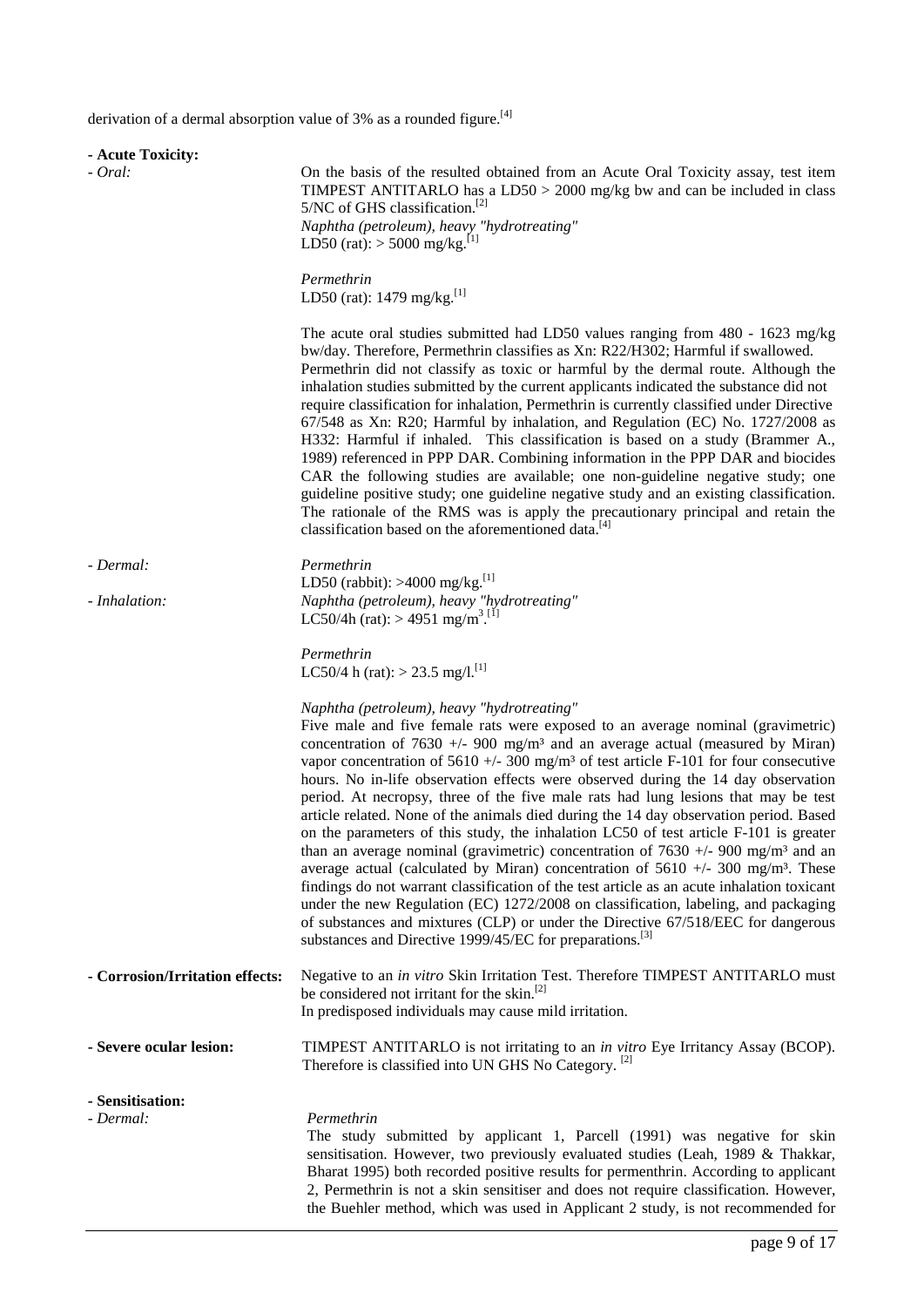testing the active substance.

Under Directives 67/548 and 91/414 and Regulation (EC) No. 1727/2008, Permethrin is classified as a skin sensitiser, therefore the RMS proposed to retain the classification Xn: R43; May cause sensitisation by skin contact and H317; May cause an allergic skin sensitisation.<sup>[4]</sup>

*- Respiratory:* Not found after bibliographic research.

#### **- Repeated dose toxicity (experimental.):**

# *Permethrin*

Permethrin is of relatively low repeat dose toxicity with effects seen at sub-lethal doses being mainly transient and reversible in nature. The critical effect in rats includes increased absolute and relative liver weight, the target organ. The liver weights were associated with hepatocellular hypertrophy. Via the oral route the 90 day rat studies from both applicants yielded NOAELs of about 175 mg/kg bw/day based on reversible liver effects. The combined overall relevant dermal LOAEL and NOAEL was 2000 and 1000 mg/kg bw/day, respectively, based effects including, tremors, piloerection, statistically significant decrease in bodyweight and food consumption and increased mean relative liver weights in males. Nasal irritation and mild tremor were noted following inhalation exposure with LOAEL and NOAEL 117.8 and 59.43 mg/kg bw/d, respectively.<sup>[4]</sup>

The dog was the most sensitive species. A NOAEL of 10 mg/kg bw/day was established in a 6-month dog study based particularly on increased liver weight at 50 and 250 mg/kg/day. An acute NOAEL of 250 mg/kg/day is based on clinical signs, mortality, bodyweight, ophthalmoscopy, electrocardiography. A NOAEL of 5 mg/kg bw/day has been established in a one-year dog study for permethrin (32% *cis*/60% *trans*) on the basis of histopathological changes in the adrenals in males and females, reduced bodyweight gain in females and increased liver weight in both sexes, accompanied by hepatic cellular swelling at 100 mg/kg bw per day.<sup>[4]</sup>

#### **- CMR effects:**

#### - Germinal cell mutagenicity: *Naphtha (petroleum), heavy "hydrotreating"*

API 84-02 (heavy thermal cracked naphtha) was examined for its potential to induce mutations in the L5178Y mouse lymphoma cell line, in both the presence and absence of an S9 metabolic activation system. The doses were of concentrations from 12.5 to 100 nl/ml without activation and 25 to 125 nl/ml with activation. API 84-02 induced a statistically significant increase in the number of mutant colonies at the highest dose level without activation and a dose-related increase with activation. Both the positive and negative controls responded appropriately. Under the conditions of this study, API 84-02 was mutagenic in mammalian cells in the presence and absence of metabolic activation. This finding alone does not warrant the classification of heavy thermal cracked naphtha as a genotoxin under the new Regulation (EC) 1272/2008 on classification, labeling, and packaging of substances and mixtures (CLP) or under the Directive 67/518/EEC for dangerous substances and Directive 1999/45/EC for preparations.<sup>[3]</sup>

The in vitro forward mutation assay in mammalian cells to assess the genotoxicity of heavy catalytically cracked naphtha (API 83-18) was positive. This finding alone does not warrant the classification of heavy catalytically cracked naphtha as a genotoxin under the new Regulation (EC) 1272/2008 on classification, labeling, and packaging of substances and mixtures (CLP) or under the Directive 67/518/EEC for dangerous substances and Directive 1999/45/EC for preparations. [3]

Baseline gasoline vapor condensate was examined for its potential to induce chromosomal damage in rat bone marrow erythrocytes from rats dosed via inhalation with the test material at 2000, 10 000, or 20 000 mg/m<sup>3</sup> for 6 hours per day, 5 days a week for a duration of 4 weeks. Vehicle control animals were dosed with clean air alone, and positive control animals were dosed intraperitoneally with 40 mg/kg dose of cyclophosphamide in sterile water. Bone marrow was collected from 10 animals (5/sex) from each treatment and control group at 24 hours after the final administration. No statistically significant increases in the frequency of micronucleated immature erythrocytes and no substantial decrease in the proportion of immature eyrthrocytes were observed in the dose groups treated with the test material compared to the negative control values  $(p>0.01$  in each case). The positive control material caused both large, significant increases in the frequency of micronucleated immature erythrocytes and statistically significant decreases in the proportion of immature erythrocytes (*p*<0.001 in each case). Baseline gasoline vapor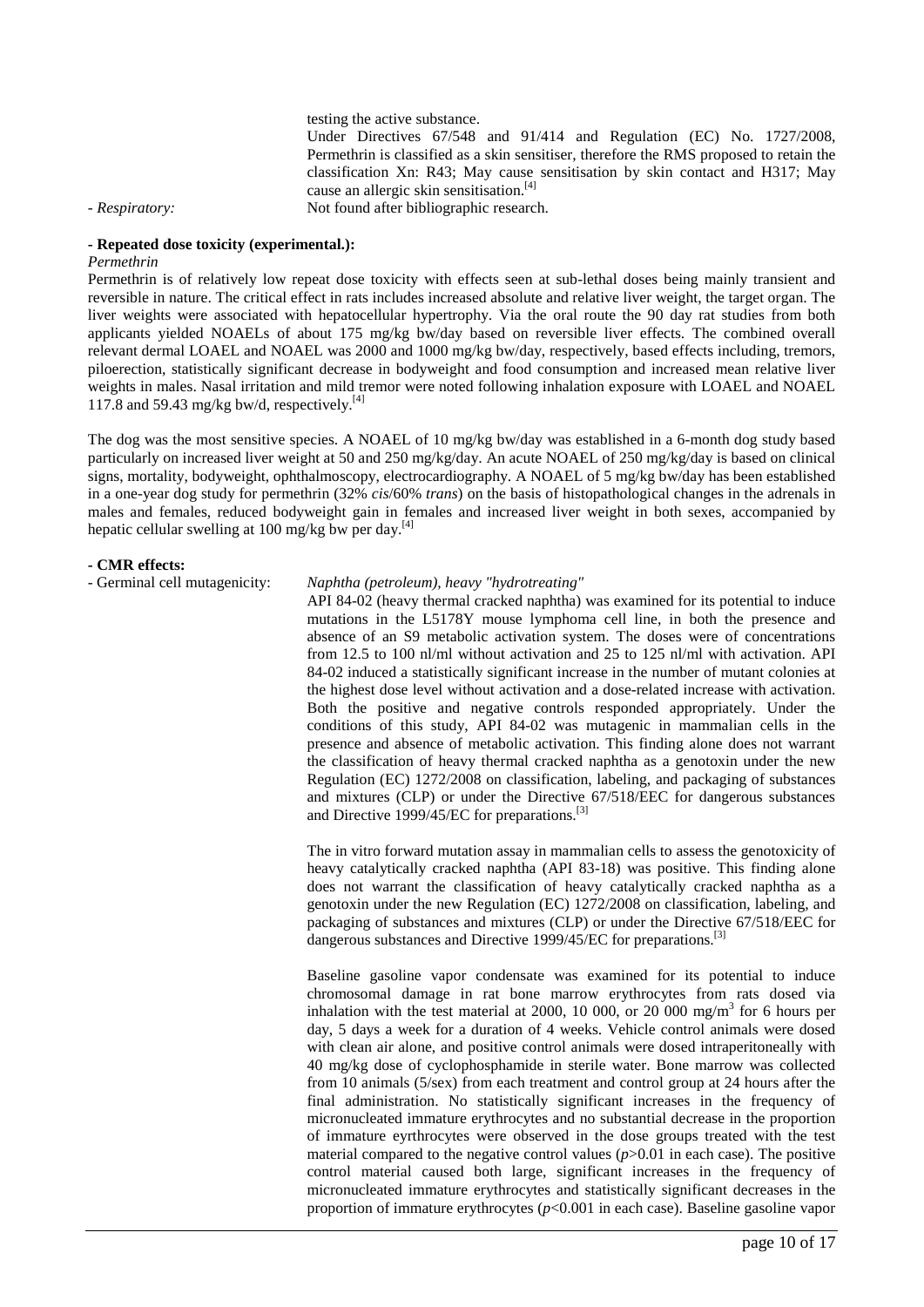condensate was considered to be non-genotoxic and non-clastogenic under the conditions of this test. This finding does not warrant the classification of baseline gasoline vapor condensate as a genotoxin under the new Regulation (EC) 1272/2008 on classification, labeling, and packaging of substances and mixtures (CLP) or under the Directive 67/518/EEC for dangerous substances and Directive 1999/45/EC for preparations.<sup>[3]</sup>

*Permethrin*

Permethrin was tested in a battery of *in vitro* and *in vivo* assays measuring several

endpoints of potential genotoxicity such as gene mutation and chromosomal aberration.

The *in vitro* tests included four bacterial reverse mutation assays, three mammalian gene mutation tests, a UDS assay and a mammalian chromosome aberration assay. *In vivo* tests included two mammalian bone marrow chromosome aberration tests, a mammalian erythrocyte micro-nucleus test and a Rodent dominant lethal test. Permethrin did not exhibit genotoxic potential in the standard set of tests. However, in one of the chromosome aberration assays (Barrueco et al 1994) as positive result in the absence of S9 was recorded. However this study was not conducted under GLP conditions and the protocol did not conform to the OECD guidance. In addition, two reliable and positive comet assays were submitted by the company. However, lack of guidance on interpretation of comet assays, lack of a OECD guideline, lack a validated protocol and lack of GLP make the import of these tests difficult to quantify. Adopting the weight of evidence approach, factoring in the difficulties associated with comet assays, the conduct and lack of corroborating evidence for the findings of the Barrueco study, the three negative *in vivo* studies and the lack of a genotoxic profile for pyrethroids the RMS has concluded that permethrin is not genotoxic.<sup>[4]</sup>

# - Carcinogenicity: *Naphtha (petroleum), heavy "hydrotreating"*

Unleaded gasoline was examined for its carcinogenic potential. Unleaded gasoline was administered via dermal application to the skin of 50 Swiss mice three times per week for two years. A negative control group was not treated while the two positive control groups were administered 0.05 ml of 0.05% BaP and 0.05 ml of 0.15% BaP in acetone. The test substance caused hyperkeratosis, fibrosis of the dermis, extoabscess and skin ulceration in the treatment areas. The incidence of skin carcinomas, liver hemangiomas, lung adenomas, and malignant lymphomas was no greater with the test substance than for the negative control group. Unleaded gasoline was did not display carcinogenic properties in this study. This finding does not warrant the classification of unleaded gasoline as a carcinogen under the new Regulation (EC) 1272/2008 on classification, labeling, and packaging of substances and mixtures (CLP) or under the Directive 67/518/EEC for dangerous substances and Directive 1999/45/EC for preparations.<sup>[3]</sup>

# *Permethrin*

Carcinogenicity and long term toxicity of permethrin have been investigated in the rat and the mouse. No treatment related change was seen in the incidence of tumours in either species. In chronic toxicity studies, NOAELs of 50 mg/kg bw/day (McSheehy & Finn, 1980 ) and 50 mg/kg bw/day (Ishmael & Litchfield, 1988 ) have been established in the rat for permethrin (25% *cis*/75% *trans*) and permethrin (40% *cis*/60% *trans*) respectively, whilst a NOAEL of 150 mg/kg bw/day has been established for permethrin (40% *cis*/60% *trans*) in the mouse (Ishmael & Litchfield, 1988).

A NOAEL of 75 mg/kg derived in the Baskaran, J. (2007) study with no evidence of carcinogenicity these findings were in line with the other chronic rat and mouse studies.<sup>[4]</sup>

- Reproductive toxicity: *Naphtha (petroleum), heavy "hydrotreating"*

The generational reproductive study was conducted at levels up to 20000 mg/m3, approximately half of the lower explosive limit, and the highest level considered safe for use in the laboratory. VRU gasoline did not produce any pathologic changes in reproductive organs. Additionally, there were no differences in mating, fertility,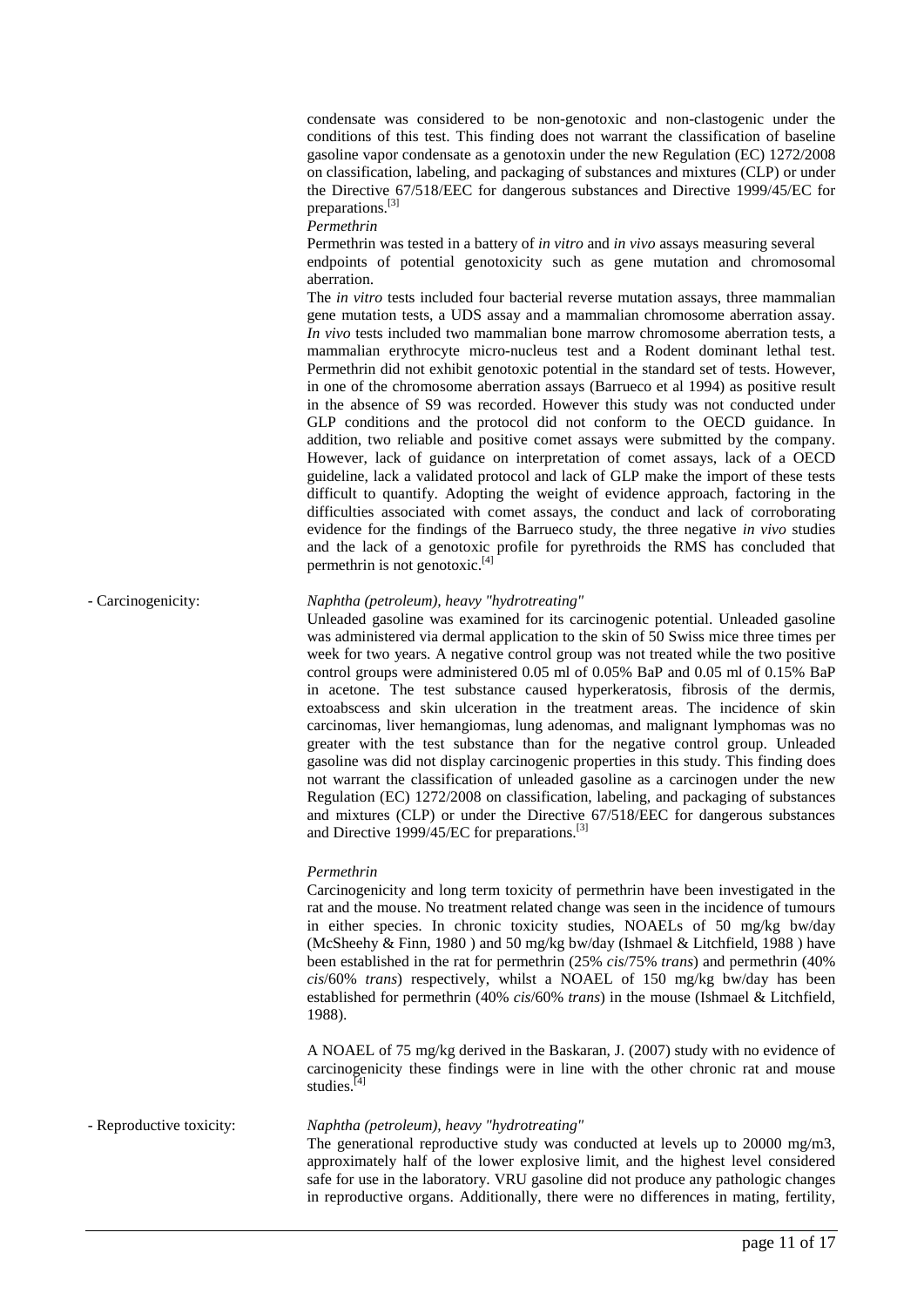live births, birth weights, and survival or weight gain through weaning. Finally, there were no differences in sperm count, sperm quality, estrous cycling, quantification of primordial oocytes, or developmental landmarks, other than a delay in hair growth in some treated offspring.

There were weight and histopathological changes noted in the kidneys of the high dose (20000 mg/m3) exposed males from the second parental generation, as well as microscopic evidence of hyaline droplets in the male rat kidneys from both generations. However, as the weight difference was slight  $(<6\%)$ , found only in one generation, and seen only in the males, it was not considered to be adverse. The microscopic changes were consistent with an alpha-2u globulin-mediated process that is unique to male rats and not toxicologically relevant to humans.

Based on the data reported, the reproductive NOAEL as defined by this study is  $>$ 20000 mg/m<sup>3 [3]</sup>

Unleaded gasoline vapor condensate was administered once daily to pregnant rats on gestation days 6-19 via vapor inhalation at doses of 0, 2653, 7960, or 23900 mg/m3 (24 rats/dose) to assess for developmental toxicity. Maternal parameters (food consumption, body weight gain) monitored throughout gestation and at study termination (clinical chemistry, grossly visible abnormalities) were not adversely affected by treatment. Reproductive parameters (number of implants, resorptions, or viable fetuses) were not adversely affected by administration of the test material at any of the dose levels tested. No evidence of abnormal development was observed during external, skeletal, or visceral examinations of fetuses from pregnant dams exposed. Thus, unleaded gasoline vapor condensate did not produce any maternal toxicity, fetal toxicity, or developmental effects in rats. Based on the study results, the maternal and developmental NOAELs were both 23900 mg/m3. These findings do not warrant the classification of the test material as a developmental hazard under the new Regulation (EC) 1272/2008 on classification, labeling, and packaging of substances and mixtures (CLP) or under the Directive 67/518/EEC for dangerous substances and Directive 1999/45/EC for preparations.<sup>[3]</sup>

# *Permethrin*

Reproductive performance was unaffected in both sets of data submitted. The RMS deemed the 2-generation study submitted by applicant 1 (Bayer) as the most appropriate for determining the overall relevant reproductive NOAEL and LOAEL. James, 1979, observed that following exposure of rats to Permethrin during their reproductive life did not cause significant treatment related maternal or pup effects up to and including 180-mg/kg bw/day. Based on the findings observed under the conditions of this study, the dose of 180mg/kg bw/day was established as the parental and reproductive toxicity NOAEL. Therefore the NOAEL for parental and fertility effects were 180 mg/kg bw/day.

Permethrin exposure to rabbits in utero was not teratogenic. Litters exposed to the high dose of Permethrin (400 mg/kg bw/day) did not exhibit a treatment or dose related effect on external malformations, visceral or skeletal abnormalities. On the basis of these results, the dose level of 400-mg/kg bw/day was considered to be No Observed Adverse Effect Level (NOAEL) of the study for foetal effects.[4]

No data on carcinogenicity are available on this mixture on the following data bases EPA, NTP, OSHA o ACGIH

**- Specific Target Organ Toxicity (STOT)-single exposure:**

Not found after bibliographic research

# **- Specific Target Organ Toxicity (STOT)- repeated exposure :**

Not found after bibliographic research

#### **- Aspiration hazards:**

Under normal conditions of use present no dangers.

#### - **Neurotoxicity:**

*Permethrin*

Permethrin has no delayed neurotoxic potential such as that associated with certain organophosphates (Bond *et al*,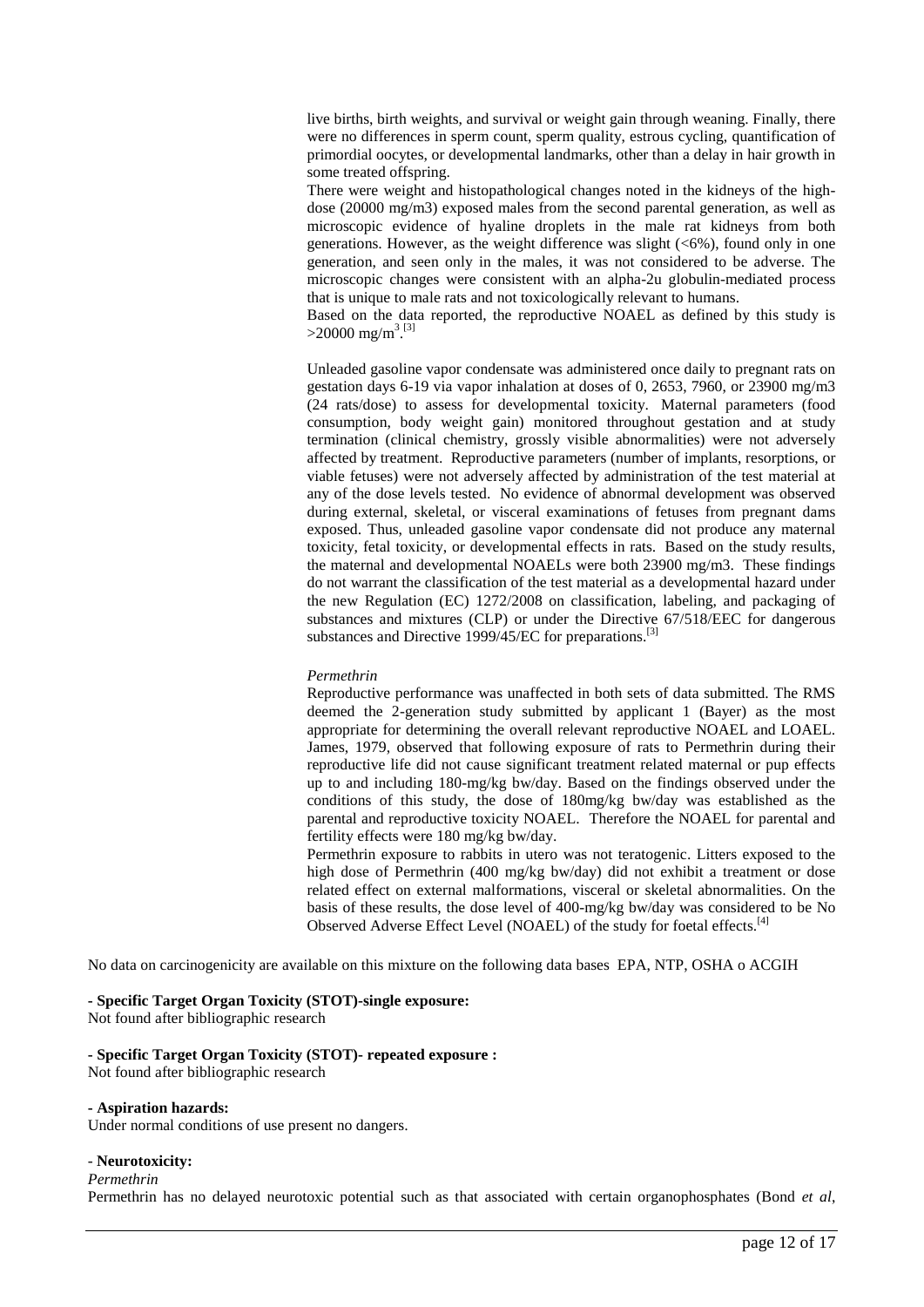1980), however, there is evidence that motor activity and acetylcholine receptors in mice can be negatively impacted by repeated inhalation exposure to permethrin (25% cis/75% trans). Increased rearing activity in male mice and a reduction in muscarinic receptors in the brains of male and female mice was associated with inhalation treatment with permethrin. However, derivation of a NOAEL from the inhalation study appears almost impossible. The study was a whole body exposure study of pups and dams and does not have a pharmacokinetic testing element.

Therefore, the amount of exposure via ingestion, inhalation or dermal absorption cannot be quantified. Also, the study was non-guideline, non-GLP for research purposes. In the context of this type of exposure it is very difficult know what the dose actually was and consequently to derive a systemic NOAEL.<sup>[4]</sup>

It is proposed that a study to investigate the neurotoxic potential of exposure to Permethrin is not required, as there is sufficient data available in the open literature and the mechanism of action is well documented. Rats were administered Permethrin (cis:trans ratio: 36%: 59%, purity 95.3%) at doses of 0, 10, 150 and 300 mg/kg bw. Clinical signs such as tremors, staggered gait and effects on hind limb were noted at 300 mg/kg bw. Neuropathological examination of nervous tissue revealed no treatmentrelated lesions. The NOAEL was considered to be 150 mg/kg bw (JMPR, 1999). Permethrin (cis:trans ratio: 36%: 59%; purity: 95.3%) was administered in the diet to rats for 28 days, at concentrations of 0, 100, 750, 1500, 3000, 4000 or 5000 ppm. Treatment related clinical signs; similar to those observed in the previous study, were seen at doses  $>= 1500$  ppm. The NOAEL was therefore considered to be 750 ppm (38 mg/kg) bw/day). Rats were administered Permethrin for 90 days (cis:trans ratio,36%:59%; purity, 95.3%) at concentrations of 0, 250, 1500 and 2500 ppm in the diet. Clinical signs such as staggered gait, splayed hind limbs and tremors were reported at 1500 ppm. The NOAEL was 250 ppm (15 mg/kg/day). The aforementioned NOAEL values are all higher than the proposed AEL values for exposure.<sup>[4]</sup>

# - **Human data:**

## *Permethrin*

Toxicological evaluations on Permethrin have previously been carried out by the World Health Organisation (1990) and the JMPR (1999). For both evaluations observational data in humans was submitted. In WHO trials in Nigeria, no adverse effects were observed following indoor use of Permethrin at a rate of 0.5 g/m3. In a separate study summarised in the JMPR toxicological evaluation (1999) 23 laboratory workers involved in field trials, formulation or general laboratory work with synthetic pyrethroids (Cypermethrin, Permethrin, Fenvalerate and Fenpropathrin) were examined. No symptoms related to Permethrin were noted. All the workers were examined neurologically and no abnormal findings were recorded.<sup>[4]</sup>

Toxicological evaluations on Permethrin have previously been carried out by the World Health Organisation (1990) and the JMPR (1999). For both evaluations observational data in humans was submitted. In one report soldiers wore clothing impregnated with 0.2% w/v Permethrin (25:75) after which no adverse effects or signs of irritation were noted. Another, whereby a group of patients was treated for pediculosis capitis with a 1% Permethrin cream rinse. Cutaneous side effects such as pruritus and mild burning/stinging sensations were noted but as the preparation contained isopropanol (20%), a known skin irritant, a direct link to Permethrin was not established. Please refer to IIIA, 6.12.2 for further details. It can be concluded that Permethrin does not cause any adverse effects even when it is directly applied to the skin of humans. This submission relates to the use of Permethrin as a wood preservative and not for direct application to skin. However, this data is included here as it provides relevant information on the irritating effects of Permethrin, should it come in contact with human skin.<sup>[4]</sup>

#### **- Reasons for the lack of classification:**

Where the mixture resulted non classified, this may be due to the availability of data which does not impose a classification for that specific end-point, or due to lack of data, or due to availability of inconclusive data or data which are not sufficient to get a classification as for the criteria adopted in Directives mentioned in this data sheet.

# **SECTION 12 ECOLOGICAL INFORMATION**

# **12.1. Toxicity**

Fish *Acute* LC50 *Brachydanio rerio* (96h): 44.105 mg/l.[2]

Aquatic invertebrates *Acute* EC50 (daphnies-48h): 0.286 mg/l.<sup>[2]</sup>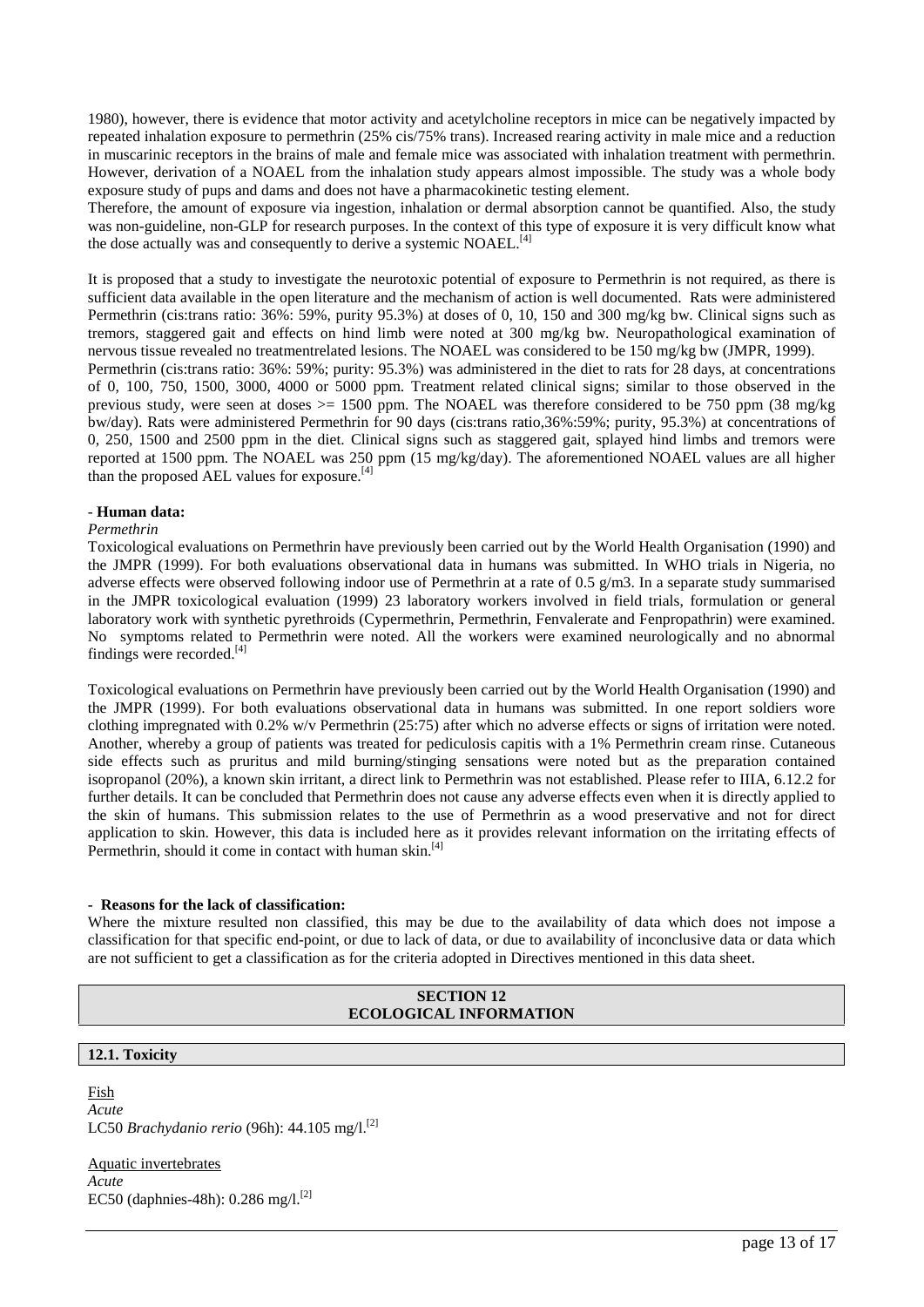Algae and aquatic plants *Acute* Algae growth Inhibition test (72h): 7.64% at 100 mg/ $^{[2]}$ 

*Permethrin*

The most critical long-term aquatic endpoint was the reproductive NOEC of 0.0000047 mg a.s./L on Daphnia magna, which is less than 0.01 mg/l trigger. Permethrin  $(25:75)$  is considered to fulfil the T criteria.<sup>[4]</sup>

# **12.2. Persistence and degradability**

TIMPEST ANTITARLO should be considered biodegradable in aerobic condition. [2]

*Permethrin*

Permethrin as the isomeric mixture 25:75 *cis*:*trans* is not persistent in aquatic systems, on the basis that its whole system DT chironomid (12 °C) values do not fulfil the P criterion for sediment. However, a constituent of permethrin (the *cis isomer)* may have the potential to be persistent. Permethrin (25:75) is not considered to fulfil the P or vP criteria.[4]

# **12.3. Bioaccumulative potential**

*Permethrin*

The reported Log Pow values for permethrin range from 4.6 to 6.1, indicating it is a fatsoluble molecule with a potential to bioconcentrate. However, experimentally derived BCF values for fish and chironomid ranged from 290 to 620 l/kg. Additionally, these data also indicated that residues were readily eliminated through depuration with approximately 80% of the residues depurated within 14 days. Permethrin (25:75) is not considered to fulfil the B or vB criteria.<sup>[4]</sup>

# **12.4. Mobility in soil**

Not found after bibliographic research.

#### **12.5. Results of PBT e vPvB assessment**

On the base of the available information the mixture does not satisfy the criteria in order to be considered a PBT or vPvB.

Permethrin (various isomer mixtures) is not a PBT candidate nor are its individual constituent isomers.

Permethrin is considered to fulfill the T criteria, but does not fulfill the B criteria. However, permethrin could also be considered as potentially persistent based on a constituent of permethrin (the *cis* isomer) and therefore fulfill the P criteria.[4]

# **12.6. Other adverse effects**

Not found after bibliographic research

# **- Reasons for the lack of classification:**

Where the mixture resulted non classified, this may be due to the availability of data which does not impose a classification for that specific end-point, or due to lack of data, or due to availability of inconclusive data or data which are not sufficient to get a classification as for the criteria adopted in Directives mentioned in this data sheet.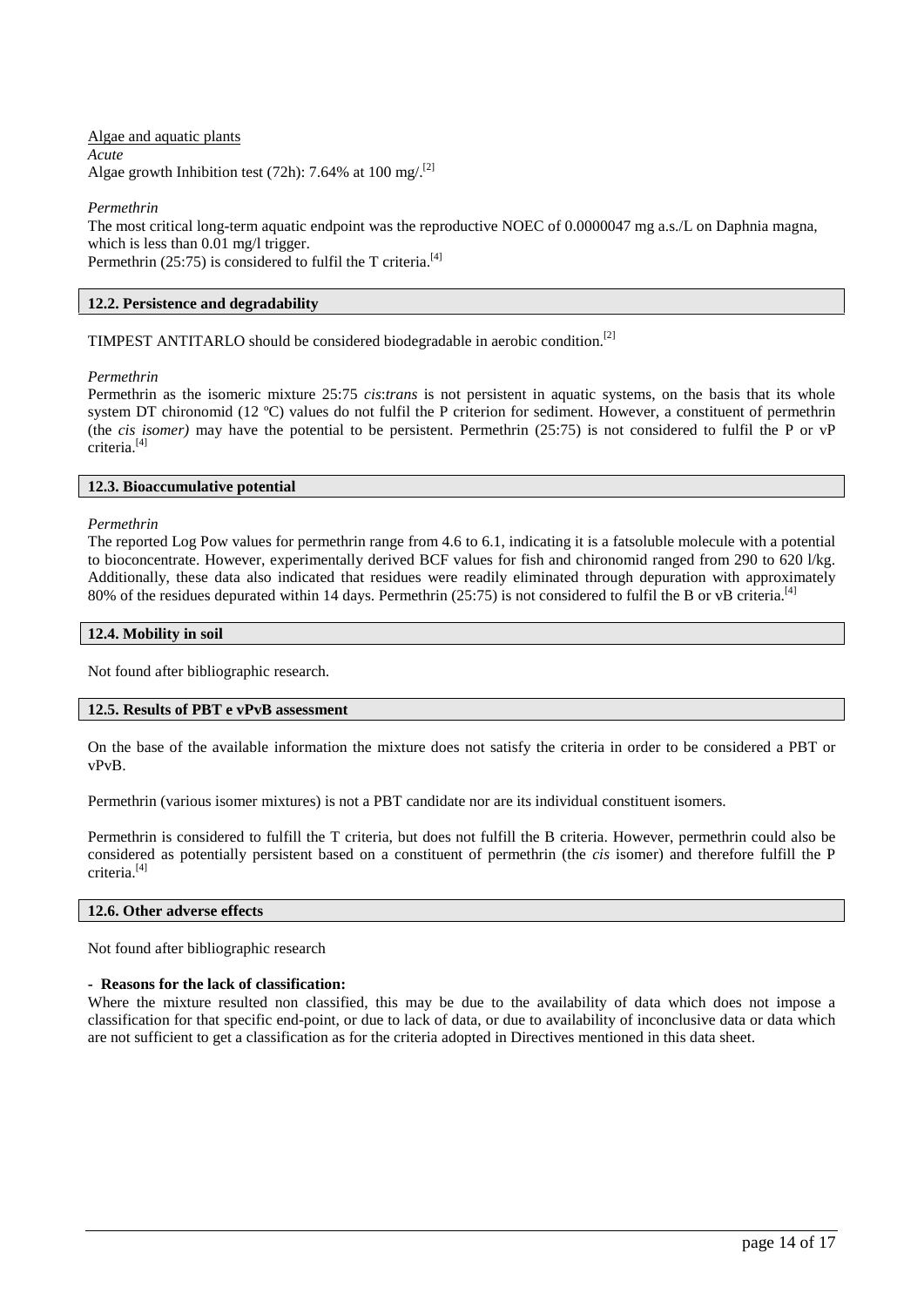# **SECTION 13 DISPOSAL CONSIDERATION**

# **13.1. Waste treatment methods**

- Mixture wastes: X

- Contaminated packaging: X

Incineration Recycling Landfilling

Sewage disposal is not allowed.

Refers to Community/National/Local requirements concerning the waste disposal.



# **SECTION 15 REGULATORY INFORMATION**

All other information on regulation are reported if not provided in other sections/subsection of the Safety Data Sheet.

# **15.1 Safety, Health and Environmental regulation/legislation specific for the mixture**

Council Directive 89/391/EEC of 12 June 1989 on the introduction of measures to encourage improvements in the safety and health of workers at work (Official Journal L 183 , 29/06/1989 P. 0001 – 0008) and following amendment and National reinforcements.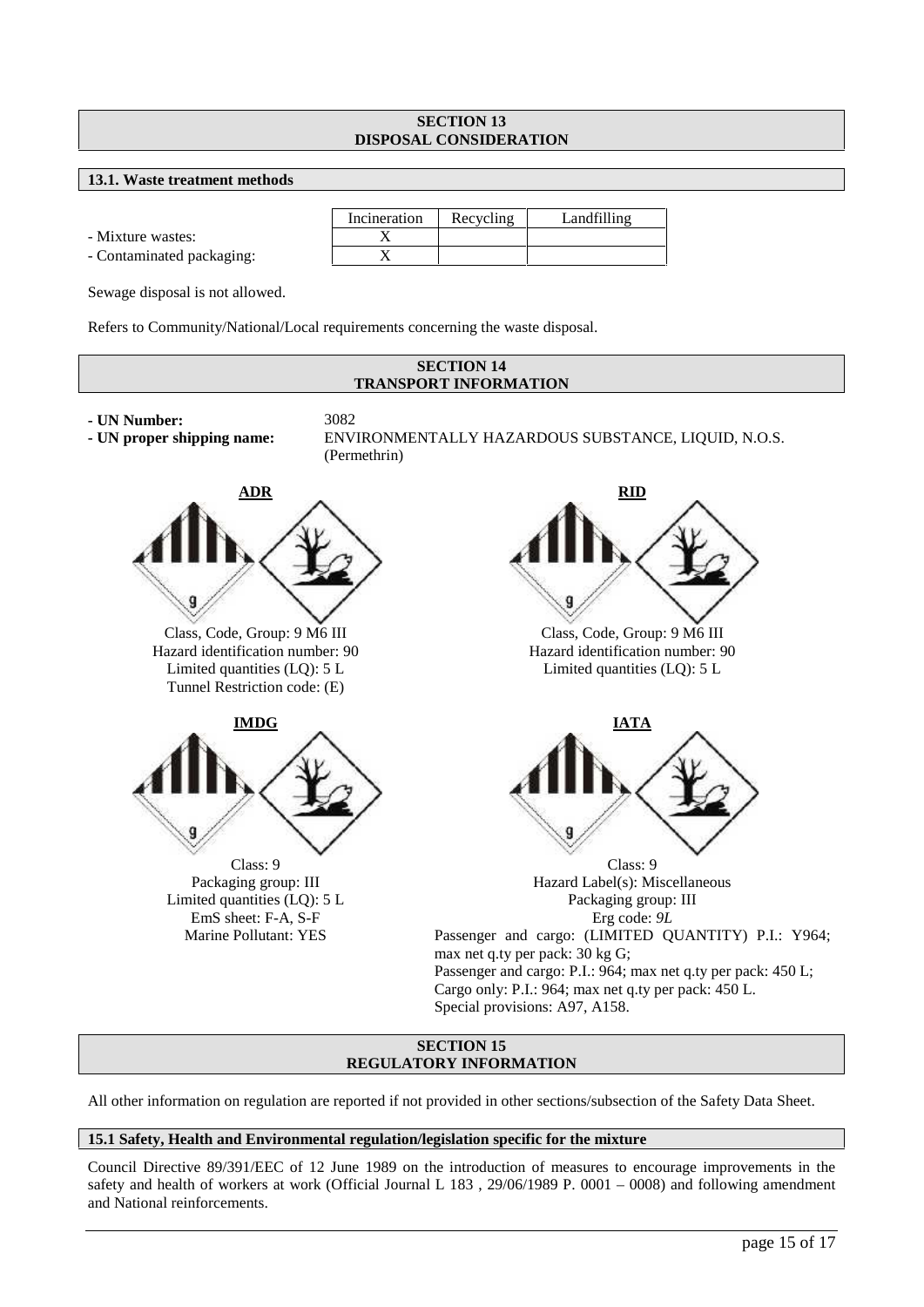Council Directive 89/686/EEC of 21 December 1989 on the approximation of the laws of the Member States relating to the personal protective equipment

Council Directive 98/24/EC of 7 April 1998 on the protection of the health and safety of workers from the risks related to chemical agents at work (fourteenth individual Directive within the meaning of Article 16(1) of Directive 89/391/EEC) Official Journal L 131 , 05/05/1998 P. 0011 - 0023

# **15.2. Chemical Safety Assessment**

- Exposure scenario attached X

- Chemical Safety Assessment (CSA) attached X



# **SECTION 16 OTHER INFORMATION**

# **Revisions:**

- **Edition n. 01 dated 23/10/2015 ((First Edition in accordance with Regulation (CE) N. 1907/2006 and subsequent modifications and supplements and Regulation (CE) N. 1272/2008)**
- **Revision n. 00**

# **Bibliographic sources:**

- [1] MSDS Mario Mazzoni Eredi di Mauro Mazzoni & C.S.a.s. TIMPEST ANTITARLO
- [2] Internal data Mario Mazzoni Eredi di Mauro Mazzoni & C.S.a.s.

 $[3]$  Echa website

[4] Permethrin PT18 Assessment report. Rapporteur: Ireland. April 2014 Data Bank ChemSpider [http://www.chemspider.com/Search.aspx] Data Bank ChemIDplus Lite [http://chem.sis.nlm.nih.gov] pubchem.ncbi.nlm.nih.gov stneasy.fiz-karlsruhe.de

# **Information relating to health, safety, and environmental protection in accordance with Regulation (EC) No 1272/2008**

| List of hazards statements |                                                                                             |  |  |  |
|----------------------------|---------------------------------------------------------------------------------------------|--|--|--|
| H304                       | May be fatal if swallowed and enters airways                                                |  |  |  |
| <b>H400</b>                | Very toxic to aquatic life                                                                  |  |  |  |
| H410                       | Very toxic to aquatic life with long lasting effects                                        |  |  |  |
| List of P statements       |                                                                                             |  |  |  |
| Prevention                 |                                                                                             |  |  |  |
| <b>P201</b>                | Obtain special instructions before use.                                                     |  |  |  |
| P <sub>202</sub>           | Do not handle until all safety precautions have been read and understood.                   |  |  |  |
| P <sub>273</sub>           | Avoid release to the environment.                                                           |  |  |  |
| <b>P281</b>                | Use personal protective equipment as required.                                              |  |  |  |
| Reaction                   |                                                                                             |  |  |  |
| P301+P310                  | IF SWALLOWED: Immediately call a POISON CENTER or doctor/physician.                         |  |  |  |
| <b>P331</b>                | Do NOT induce vomiting.                                                                     |  |  |  |
| <b>P391</b>                | Collect spillage.                                                                           |  |  |  |
| <b>Storage</b>             |                                                                                             |  |  |  |
| P405                       | Store locked up.                                                                            |  |  |  |
| <b>Disposal</b>            |                                                                                             |  |  |  |
| <b>P501</b>                | Dispose of contents/container in accordance to local/regional/national/international rules. |  |  |  |

# **Acronyms:**

- ACGIH: American Conference of Governmental Industrial Hygienists
- ADI: Admissible Daily Intake
- ADR: Agreement concerning the carriage of dangerous goods by Road
- BCF: Bioaccumulative factor
- BEI : Biological Esposure Indices
- CAS: Chemical Abstract Service (division of the American Chemical Society)